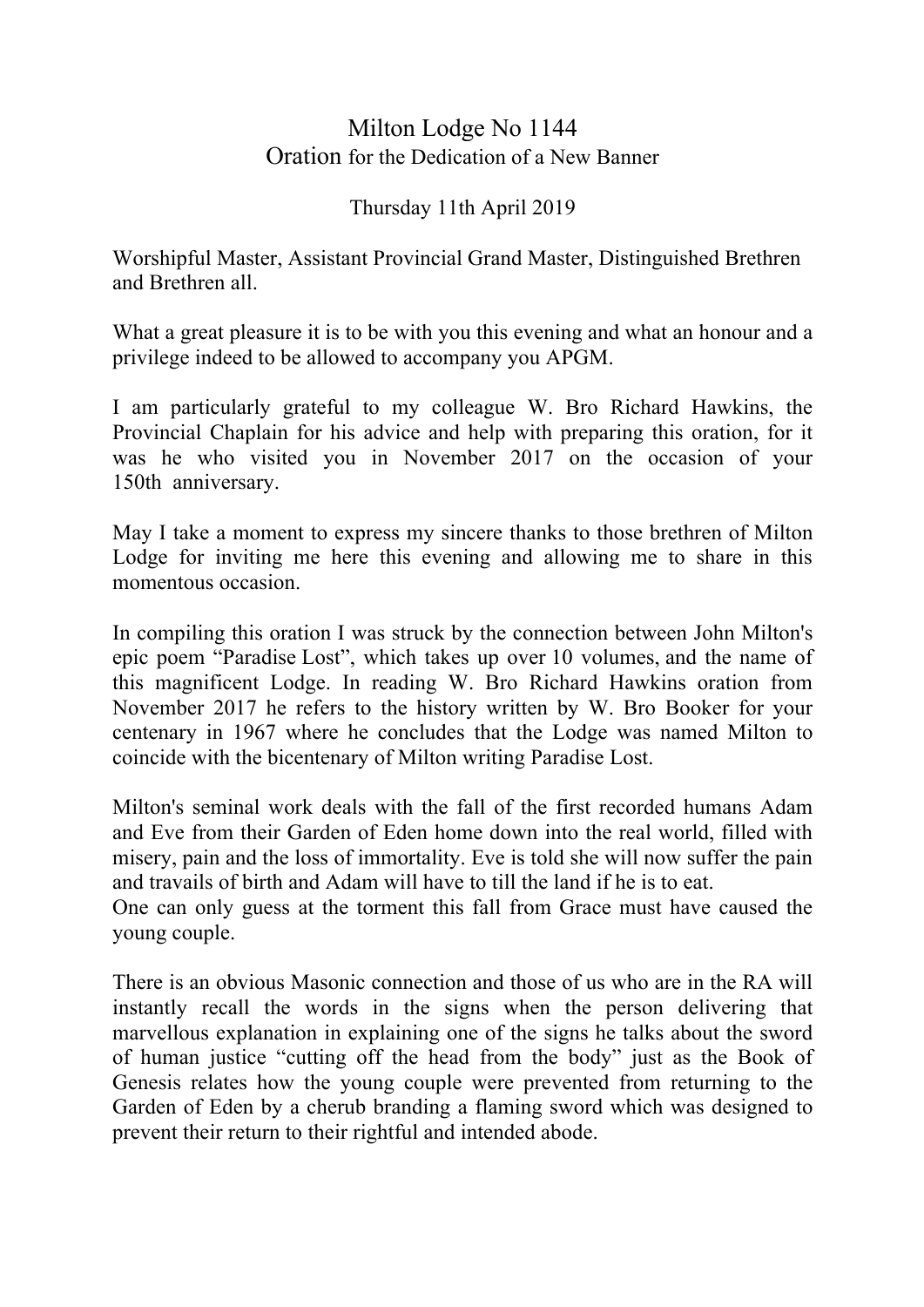John Milton was born in 1604 into a middle class family went up to Cambridge as a young man and graduated BA and entered a life of writing, he lived, of course through the terrible and dangerous period of the Civil War and his work was published after Oliver Cromwell was replaced by King Charles II. His epic poem can be seen as metaphor for the war and the Commonwealth period and the Restoration of the monarchy which succeeded it.

In rather the same way that Shakespeare writing in turbulent times was careful to praise the Tudor sovereign and also deal with the Civil War especially in Richard III which tells of the fall of the house of York and the rise of the first Tudor King, Henry VII, likewise fearful of offending the new James I of England Shakespeare wrote tellingly in Macbeth, aka the "Scottish Play, "of Banquo, James the VI of Scotland and James I of England's ancestor in glowing terms and makes him a heroic figure.

Another Milton, is an epic poem by William Blake, written and illustrated between 1804 and 1810. Its hero is John Milton, who returns from Heaven and unites with Blake to explore the relationship between living writers and their predecessors, and to undergo a mystical journey to correct his own spiritual errors.

Milton was Blake's longest published poem and was printed in Blake's characteristic combination of etched text and illustration supplemented by watercolour.

William Blake's Milton: The "Grandest Poem" Ever Written

Poet and painter William Blake (1757-1827), who experienced visions as a youth, placed himself with John Milton in a line of extraordinarily imaginative poets. Best known for his Songs of Innocence and of Experience, Blake was also a masterful illustrator of several of Milton's works, including Paradise Lost. Yet his interpretations of Milton the man and Milton the artist do not stop there. In The Marriage of Heaven and Hell (1790), he offered a heavily symbolic reading of Paradise Lost, proposed as a fable for the war between reason and desire.

Not for the first or last time in literature has a fictional work mirrored life.

How does all this impinge on the life and history of this marvellous lodge whose new banner we are honoured to be consecrating tonight. One can only surmise what the founding fathers of the Lodge were thinking when they named the lodge after possibly one of England's greatest poets and writers.